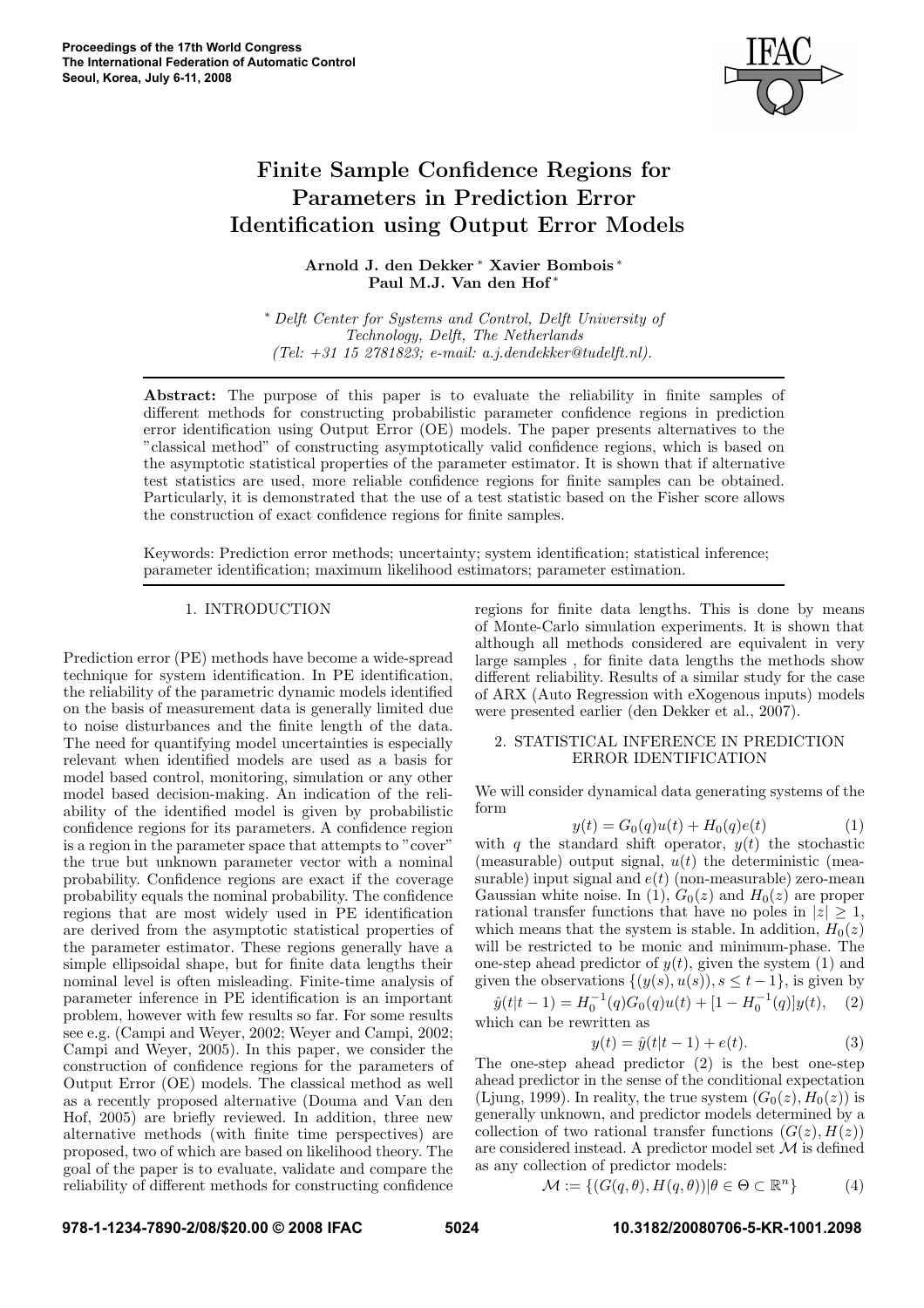with  $\theta$  a real valued parameter vector ranging over a subset of  $\mathbb{R}^n$ . It is assumed that this model set is composed of predictor models (i.e., transfer functions) that satisfy the same conditions of properness, stability and monicity as the transfer functions  $H_0(z)$  and  $G_0(z)$  described above. Underlying the set of models, there is a parameterization that determines the specific relation between a parameter  $\theta \in \Theta$  and a model M within M. If we assume that the data generating system  $\mathcal S$  belongs to the model set  $(S \in \mathcal{M})$ , there exists an exact parameter  $\theta_0$  reflecting the transfer functions  $G_0$  and  $H_0$  and one may rewrite (3) as

with

$$
\hat{y}(t|t-1;\theta) = H^{-1}(q,\theta)G(q,\theta)u(t)[1 - H^{-1}(q,\theta)]y(t).
$$
 (6)  
The model of the observations is given by

$$
y(t) = \hat{y}(t|t-1;\theta) + \varepsilon(t,\theta), \tag{7}
$$

 $y(t) = \hat{y}(t|t-1; \theta_0) + e(t),$  (5)

with  $\varepsilon(t, \theta)$  the prediction errors. Since  $S \in \mathcal{M}$ , the prediction errors evaluated at  $\theta_0$  are equal to  $e(t)$  and thus zero mean, independent, Gaussian distributed, with probability density function (PDF)

$$
f_{\varepsilon}(\varepsilon(t,\theta_0); \theta_0) = \frac{1}{\sqrt{2\pi\sigma^2}} \exp\left[-\frac{1}{2\sigma^2}\varepsilon^2(t,\theta_0)\right]
$$
 (8)

with  $\sigma^2$  the variance of  $e(t)$ . The joint PDF of the observations  $y^N = \{y(t)\}_{t=1,\dots,N}$  (conditioned on the given deterministic input sequence  $u^N$ ) is given by:

$$
f_y(y^N; \theta_0) = \prod_{t=1}^N f_{\varepsilon}(y(t) - \hat{y}(t|t-1; \theta_0)) = \prod_{t=1}^N f_{\varepsilon}(\varepsilon(t, \theta_0); \theta_0).
$$
\n(9)

Taking the logarithm yields:

$$
\log f_y(y^N; \theta_0) = \sum_{t=1}^N \log f_{\varepsilon}(\varepsilon(t, \theta_0); \theta_0), \quad (10)
$$

which can be written as

$$
\log f_y(y^N; \theta_0) = -\frac{N}{2} \log(2\pi) - N \log \sigma - \frac{N}{2\sigma^2} V_N(\theta_0) \tag{11}
$$

with

$$
V_N(\theta_0) = \frac{1}{N} \sum_{t=1}^{N} \varepsilon(t, \theta_0)^2.
$$
 (12)

2.1 The Fisher score

The Fisher score  $S(\theta)$  is defined as

$$
S(\theta) = \frac{\partial \log f_y(y^N; \theta)}{\partial \theta}.
$$
 (13)

It can be shown that the Fisher score (13) evaluated at the true value  $\theta_0$  of  $\theta$  has mean zero:

$$
\mathbb{E}[S(\theta_0)] = 0. \tag{14}
$$

It follows from (13) and (11) that the Fisher score can be written as

$$
S(\theta) = \frac{-N}{2\sigma^2} V'(\theta)
$$
 (15)

with  $V_N'(\theta)$  the first derivative of  $V_N(\theta)$  with respect to  $\theta$ .

# 2.2 The Fisher information matrix

The covariance matrix of the Fisher score  $S(\theta_0)$  is described by

$$
J(\theta_0) = \mathbb{E}\left[S(\theta_0)S^T(\theta_0)\right] \tag{16}
$$

which is known as the Fisher information matrix (Fisher, 1922). It can be shown that  $J(\theta_0)$  may alternatively be written as

$$
J(\theta_0) = -\mathbb{E}\left[\left.\frac{\partial^2 \log f_y(y^N;\theta)}{\partial \theta^2}\right|_{\theta=\theta_0}\right].\tag{17}
$$

It follows from  $(11)$ ,  $(15)$ ,  $(16)$  and  $(17)$  that the Fisher information matrix is given by:

$$
J(\theta_0) = \frac{N^2}{4\sigma^4} \mathbb{E}\left[V'(\theta_0)V'^T(\theta_0)\right],\tag{18}
$$

or, alternatively, by

$$
J(\theta_0) = \frac{N}{2\sigma^2} \mathbb{E}\left[V''(\theta_0)\right],\tag{19}
$$

with  $V''(\theta)$  the second derivative of  $V(\theta)$  with respect to  $\theta$ . Furthermore, by the multivariate central limit theorem, it is generally derived that, for  $N \to \infty$ ,

$$
S(\theta_0) \to \mathcal{N}(0, J(\theta_0)), \tag{20}
$$

that is, the Fisher score is asymptotically normally distributed with expectation value zero and covariance matrix  $J(\theta_0)$  (Wilks, 1962).

# 2.3 The likelihood function and the maximum likelihood estimator

By substituting the available observations  $y^N$  for the corresponding indeterminate variables in (9) and regarding the resulting expression as a function of the parameter vector  $\theta$  for fixed observations  $y^N$ , the likelihood function, written as  $f_y(\theta; y^N)$ , is obtained. The maximum likelihood estimator (MLE) of  $\theta_0$  is given by

$$
\hat{\theta}_N = \arg\max_{\theta} f_y(\theta; y^N) = \arg\min_{\theta} V_N(\theta). \tag{21}
$$

Fisher (1922) has shown that, for  $N \to \infty$ ,

$$
\hat{\theta}_N \to \mathcal{N}(\theta_0, J^{-1}(\theta_0)). \tag{22}
$$

Furthermore, Wald (1949) has shown that, under very general conditions, the MLE  $\hat{\theta}_N$  is a consistent estimator. Finally, it can be shown that the MLE of  $\sigma^2$  is given by

$$
\hat{\sigma}_{ML}^2 = V_N(\hat{\theta}_N),\tag{23}
$$

whereas a (slightly) more accurate estimator of  $\sigma^2$  is given by

$$
\hat{\sigma}^2 = \frac{N}{N - n} V_N(\hat{\theta}_N). \tag{24}
$$

# 3. OUTPUT ERROR MODELLING

The OE model structure describes the input-output relationship of a linear dynamical system as in (1) with

$$
G(q, \theta) = \frac{q^{-n_k} B(q^{-1}, \theta)}{F(q^{-1}, \theta)}, \quad H(q, \theta) = 1 \tag{25}
$$

with  $n_k$  the delay and

$$
B(q^{-1}, \theta) = (b_0 + b_1 q^{-1} + \dots + b_{n_b-1} q^{-n_b+1}), \quad (26)
$$

$$
F(q^{-1}, \theta) = 1 + f_1 q^{-1} + \dots + f_{n_f} q^{-n_f}, \qquad (27)
$$

with  $\theta^T = [b_0, b_1, \dots, b_{n_b-1}, f_1, \dots, f_{n_f}]$ . In an output error model structure we consider the one-step ahead predictor

$$
\hat{y}(t|t-1;\theta) = \frac{B(q,\theta)}{F(q,\theta)}u(t)
$$
\n(28)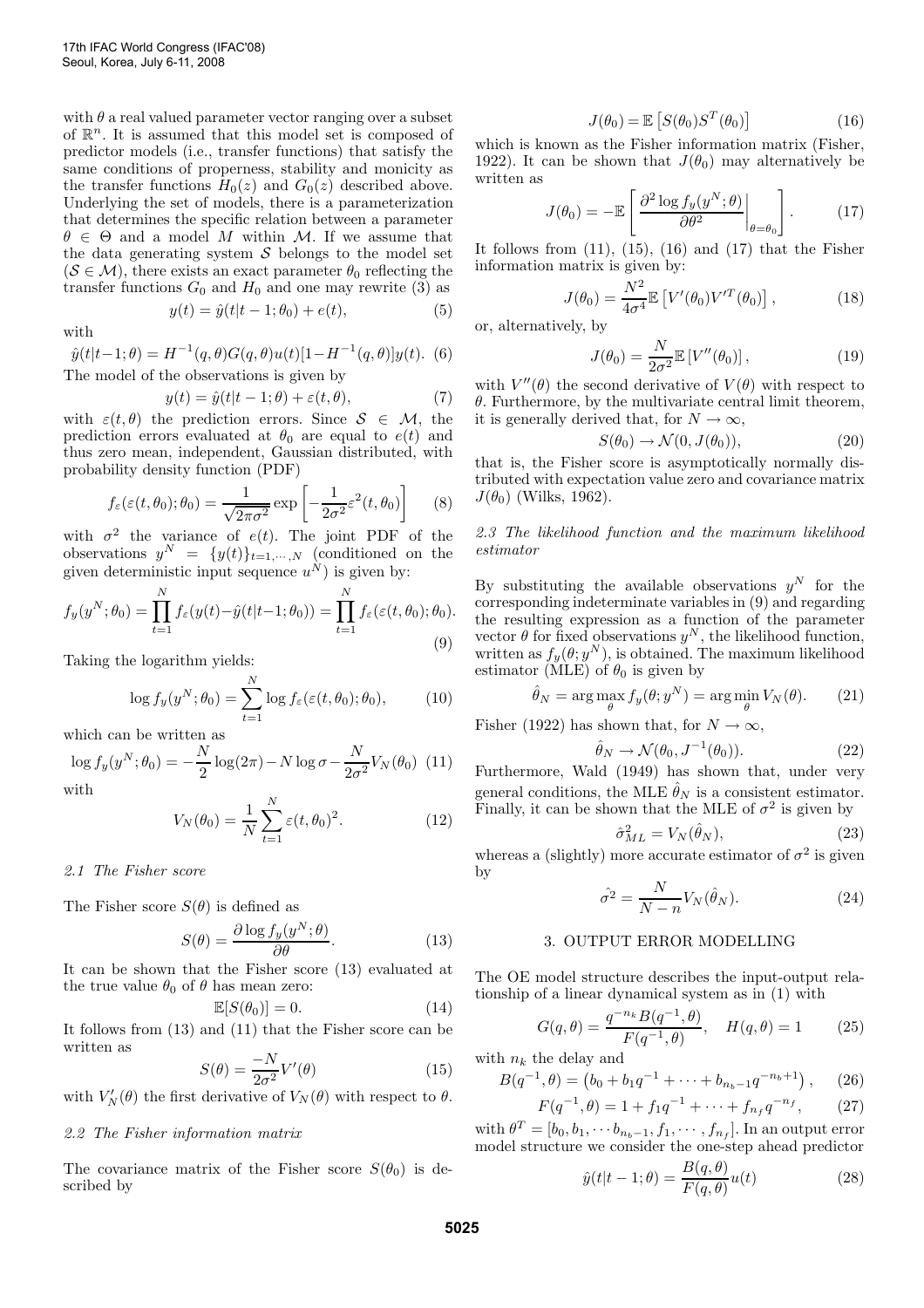and we denote the predictor derivative:

$$
\psi(t,\theta) = \frac{\partial}{\partial \theta} \hat{y}(t|t-1;\theta). \tag{29}
$$

Furthermore, define

$$
\Psi(\theta) = \begin{pmatrix} \psi^T(1,\theta) \\ \vdots \\ \psi^T(N,\theta) \end{pmatrix} .
$$
 (30)

Suppose that the data generating system belongs to the model class ( $S \in \mathcal{M}$ ). The MLE  $\hat{\theta}_N$  of  $\theta_0$  is then given by  $(21)$ , where

$$
V_N(\theta) = \frac{1}{N} \sum_{t=1}^{N} (y(t) - \hat{y}(t|t-1; \theta))^2
$$
 (31)

and the Fisher score is equal to

$$
S(\theta) = \frac{-N}{2\sigma^2} V_N'(\theta) = \frac{1}{\sigma^2} \sum_{t=1}^N \psi(t, \theta) \left[ y(t) - \hat{y}(t|t-1; \theta) \right]
$$

$$
= \frac{1}{\sigma^2} \Psi^T(\theta) \left( \mathbf{y} - \hat{\mathbf{y}}(\theta) \right), \tag{32}
$$

with

and

$$
\mathbf{y} = [y(1), y(2), \dots, y(N)]^T, \tag{33}
$$

 $\hat{\mathbf{y}}(\theta) = [\hat{y}(1|0;\theta), \hat{y}(2|1;\theta), \dots, \hat{y}(N|N-1;\theta)]^T$ . (34) Evaluating (32) at  $\theta = \theta_0$  yields:

$$
S(\theta_0) = \frac{1}{\sigma^2} \Psi^T(\theta_0) \mathbf{e},\tag{35}
$$

with  $e = [e(1) \cdots e(N)]^T$ . It is very important to note that for OE models, the Fisher score (35) is exactly normally distributed (due to the fact that the term  $\Psi(\theta_0)$ ) is deterministic) and the asymptotic result (20) holds for finite data as well:

$$
S(\theta_0) \sim \mathcal{N}(0, J(\theta_0)), \forall N,
$$
 (36)

where the Fisher information matrix  $J(\theta_0)$  is given by:

$$
J(\theta_0) = \mathbb{E}\left[S(\theta_0)S^T(\theta_0)\right] = \frac{1}{\sigma^2} \Psi^T(\theta_0)\Psi(\theta_0).
$$
 (37)

As we will see later, this result allows us to construct confidence regions that are exact also for finite values of N, which is remarkable since in the classical approach, based on the statistical properties of the parameter estimator, exact confidence regions for finite samples are only obtained for linear regression models with deterministic regressors, such as Finite Impulse Response (Ljung, 1999).

# 4. CONFIDENCE REGIONS

Confidence regions can be interpreted as the result of hypothesis testing. If we want to test the null hypothesis

$$
H_0: \theta_0 = \theta \tag{38}
$$

against the alternative hypothesis

$$
H_1: \theta_0 \neq \theta,\tag{39}
$$

at significance level  $\alpha$ , where the significance level is defined as the probability of rejecting  $H_0$  when  $H_0$  is true, we first have to construct a test statistic with known distribution under  $H_0$ . Such a test statistic will be a function of  $\theta$  and  $y^N$ . The general test principle now states that the null hypothesis  $H_0$  is rejected if the sample value of the test statistic used is larger than some user specified

threshold. Knowledge of the PDF of the test statistic under  $H_0$  allows one to compose tests (i.e., set thresholds) with a desired significance level. This principle can now be used to compose confidence regions for the parameters  $\theta_0$ . This is done as follows. First, select a test statistic for testing the null hypothesis  $\theta_0 = \theta$  against the alternative  $\theta_0 \neq \theta$ , at significance level  $\alpha$ . A 100(1- $\alpha$ )% confidence region for  $\theta_0$  is then constituted by the set of all values  $\theta$  for which the null hypothesis  $\theta_0 = \theta$  would be accepted.

### 4.1 The classical approach

In the classical approach to constructing confidence regions for the parameters of OE models, the starting point is a first order Taylor expansion:

$$
(\hat{\theta}_N - \theta_0) \approx -[V''(\theta_0)]^{-1} [V'_N(\theta_0)], \tag{40}
$$

with  $V''(\theta_0) = \frac{2}{N} \Psi^T(\theta_0) \Psi(\theta_0)$  (assuming a deterministic input sequence  $u^N$ ) (Ljung, 1999). It can be shown that

$$
V'_{N}(\theta_{0}) \sim \mathcal{N}(0, \frac{2\sigma^{2}}{N}V''(\theta_{0})).
$$
\n(41)

Hence, in the first order Taylor approximation, an expression for the covariance matrix of  $(\hat{\theta}_N - \theta_0)$  is given by

$$
P = [V''(\theta_0)]^{-1} \frac{2\sigma^2}{N} V''(\theta_0) [V''(\theta_0)]^{-1} = \frac{2\sigma^2}{N} [V''(\theta_0)]^{-1}.
$$
\n(42)

This covariance matrix is approximated using an estimate of  $V''(\theta_0)$  given by the term  $\frac{2}{N} \Psi^T(\hat{\theta}_N) \Psi(\hat{\theta}_N)$  to arrive at the test statistic

$$
\frac{1}{\sigma^2} (\hat{\theta}_N - \theta)^T \Psi^T (\hat{\theta}_N) \Psi (\hat{\theta}_N) (\hat{\theta}_N - \theta).
$$
 (43)

Under  $H_0$ , the test statistic (43) has approximately a  $\chi^2_n$ distribution, i.e., a chi-square distribution with  $n$  degrees of freedom. An approximately valid  $100(1-\alpha)\%$  confidence region for  $\theta_0$  is then given by

$$
\left\{\theta \Big| \frac{1}{\sigma^2} (\hat{\theta}_N - \theta)^T \Psi^T (\hat{\theta}_N) \Psi(\hat{\theta}_N) (\hat{\theta}_N - \theta) \le \chi^2_{n, 1 - \alpha} \right\},\tag{44}
$$

where  $\chi^2_{n,1-\alpha}$  is the  $1-\alpha$  quantile of the chi-square distribution with *n* degrees of freedom (cfr. Mood et al. (1974)). This confidence region corresponds with the one implemented in the Matlab System Identification Toolbox (Ljung, 2003) and has also been derived by Douma and Van den Hof (2006) using an alternative paradigm for probabilistic uncertainty bounding.

Alternatively, (44) can be derived starting from the (asymptotic) statistical properties of the MLE described in section 2. It follows from (22), and the consistency property of the MLE that the quadratic form

$$
(\hat{\theta}_N - \theta_0)^T J(\hat{\theta}_N)(\hat{\theta}_N - \theta_0).
$$
 (45)

has asymptotically (i.e., for  $N \to \infty$ ) a  $\chi^2$  distribution. (Kay, 1998). Then, if we want to test the null hypothesis (38) against the alternative hypothesis (39) the test statistic

$$
T_W = (\hat{\theta}_N - \theta)^T J(\hat{\theta}_N)(\hat{\theta}_N - \theta), \qquad (46)
$$

which is known as the Wald test statistic, may be used. Asymptotically, (46) has a  $\chi^2$  distribution under  $H_0$ . It follows from section 3 that for the case of normally distributed data  $y^N$  and an OE model structure, the test statistic  $T_W$  can be written as: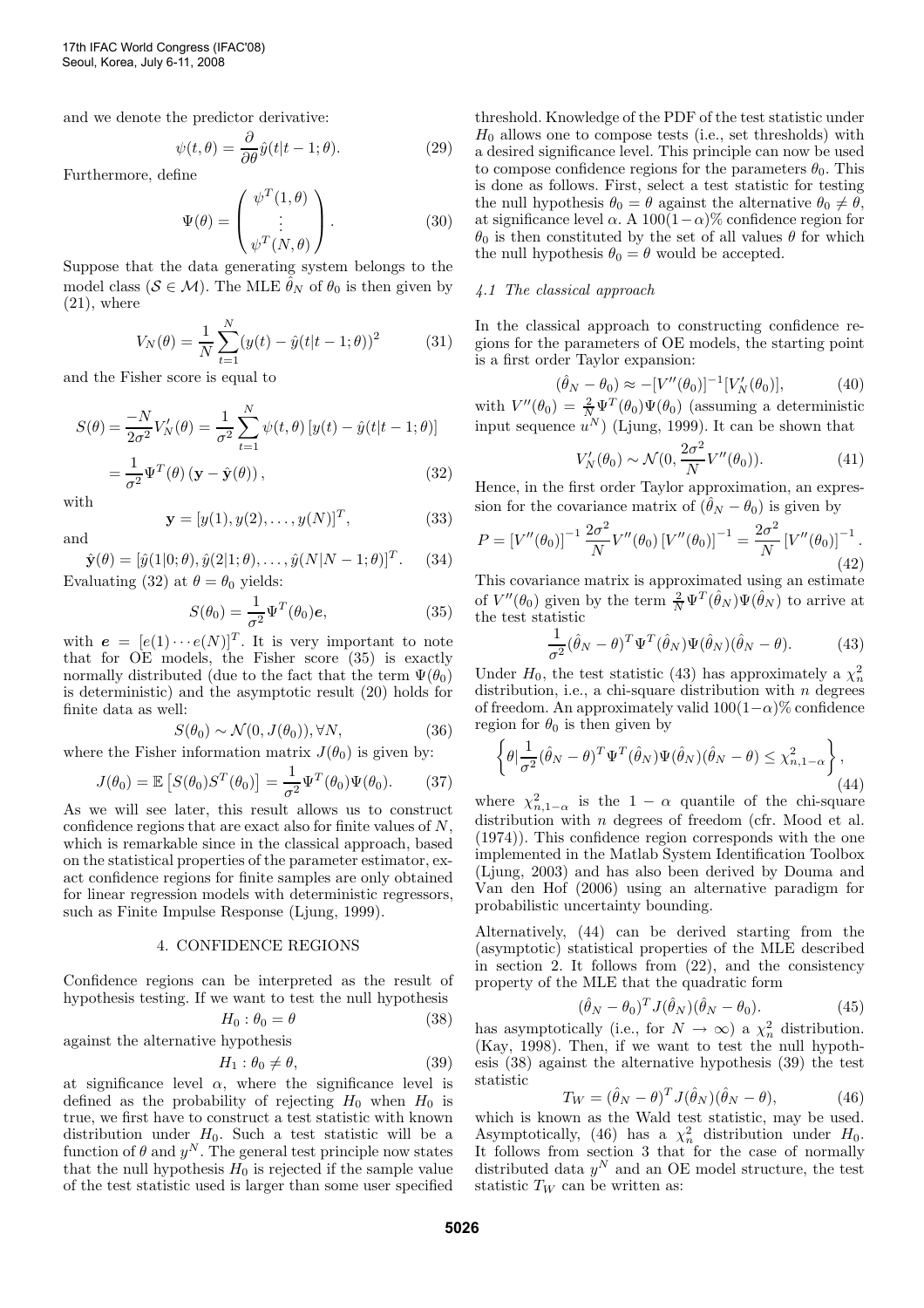$$
T_W = \frac{1}{\sigma^2} (\hat{\theta}_N - \theta)^T \Psi^T (\hat{\theta}_N) \Psi(\hat{\theta}_N) (\hat{\theta}_N - \theta), \qquad (47)
$$

which equals (43). Finally, it can be shown that if  $\sigma^2$  is replaced by  $\hat{\sigma}^2$ , the distribution of (43) is better approximated by an F distribution and the term  $\chi^2_{n,1-\alpha}$  in (44) is to be replaced by  $nF_{n,N-n,1-\alpha}$ , with  $F_{n,N-n,1-\alpha}$  the  $1 - \alpha$  quantile of the F distribution with n and N degrees of freedom. This leads to the following asymptotically valid  $100(1 - \alpha)\%$  confidence region for  $\theta_0$ :

$$
\left\{\theta \left| \frac{1}{n} \frac{(\hat{\theta}_N - \theta)^T \Psi^T(\hat{\theta}_N) \Psi(\hat{\theta}_N)(\hat{\theta}_N - \theta)}{\hat{\sigma}^2} \right| \le F_{n, N-n, 1-\alpha} \right\}
$$
(48)

4.2 An alternative approach without Taylor approximation

An alternative approach, without Taylor approximation, was recently proposed by Douma and Van den Hof (2005). Since the MLE  $\hat{\theta}_N$  of  $\theta_0$  is given by Eq.(21), it must satisfy  $V_N'(\hat{\theta}_N) = 0$ . By defining

$$
y_F(t) = F(q, \hat{\theta}_N)^{-1} y(t); \quad u_F(t) = F(q, \hat{\theta}_N)^{-1} u(t) \quad (49)
$$
  
the equation  $V'_N(\hat{\theta}_N) = 0$  can be rewritten as

$$
\frac{1}{N} \sum_{t=1}^{N} \left[ F(q, \hat{\theta}_N) y_F(t) - z^{-n_k} B(q, \hat{\theta}_N) u_F(t) \right] \cdot \psi(t, \hat{\theta}_N) = 0.
$$
\n(50)

The parameter estimate  $\hat{\theta}_N$  satisfying these equations can now be written in a linear regression-type equation:

$$
\hat{\theta}_N = \left(\Psi^T \Phi\right)^{-1} \Psi^T \mathbf{y}_F \tag{51}
$$

with  $\Psi = \Psi(\hat{\theta}_N)$ ,  $\mathbf{y}_F = [y_F(1) \cdots y_F(N)]^T$ ,  $\Phi^T = \left[ \varphi_F (1, \hat \theta_N), \cdots, \varphi_F (N, \hat \theta_N) \right]$  $(52)$ 

and

$$
\varphi_F^T(t, \hat{\theta}_N) = [u_F(t - n_k) \cdots u_F(t - n_k - n_b + 1) -y_F(t - 1) \cdots -y_F(t - n_f)].
$$
\n(53)

The system's relations

$$
y(t) = \frac{q^{-n_k} B_0(q)}{F_0(q)} u(t) + e(t)
$$
\n(54)

can then be rewritten as:

$$
F_0(q)y_F(t) = q^{-n_k} B_0(q)u_F(t) + \frac{F_0(q)}{F(q, \hat{\theta}_N)}e(t), \quad (55)
$$

which can be rewritten in the regression form:

$$
\mathbf{y}_F = \Phi \theta_0 + \boldsymbol{e}_F, \tag{56}
$$

where  $e_F = \frac{F_0(q)}{F(q,\hat{\theta}_N)} [e(1) \cdots e(N)]^T$ . Substituting (56) in (51) now delivers:

$$
\left(\Psi^T\Phi\right)(\hat{\theta}_N - \theta_0) = \Psi^T \mathbf{e}_F. \tag{57}
$$

Unlike the Taylor approximation  $(40)$ ,  $(57)$  is an exact result. Unfortunately, the statistical distribution of the random variable  $\Psi^{\tilde{T}}e_F$  is unknown for finite values of N. It can be shown, however, that asymptotically  $\Psi^T e_F$ is normally distributed with zero mean and covariance matrix  $Q = \sigma^2 \Psi(\theta_0) \Psi^T(\theta_0)$ . Therefore, the test statistic  $(\hat{\theta}_N - \theta)^T P_D^{-1} (\hat{\theta}_N - \theta)$  with

$$
P_D = \left(\Psi^T \Phi\right)^{-1} \cdot Q \cdot \left(\Phi^T \Psi\right)^{-1} \tag{58}
$$

is asymptotically  $\chi_n^2$  distributed under  $H_0$ . By replacing the term  $\Psi(\theta_0)\Psi(\theta_0)^T$  by the estimate  $\Psi\Psi^T$ , and  $\sigma^2$  by  $\hat{\sigma^2}$ , Douma and Van den Hof (2005) arrive at the following asymptotically valid  $100(1 - \alpha)$ % confidence region for  $\theta_0$ :

$$
\left\{\theta | (\hat{\theta}_N - \theta)^T P_s^{-1} (\hat{\theta}_N - \theta) \le n F_{n,N-n,1-\alpha} \right\},\qquad(59)
$$

with

with

$$
P_s = \left(\Psi^T \Phi\right)^{-1} \hat{\sigma^2} \Psi^T \Psi \left(\Phi^T \Psi\right)^{-1}.
$$
 (60)

# 4.3 A new approach without Taylor approximation

A new alternative approach starts again from the equation  $V'(\hat{\theta}_N) = 0$ , or equivalently,

$$
\frac{1}{N} \sum_{t=1}^{N} \psi(t, \hat{\theta}_N) \varepsilon(t, \hat{\theta}_N) = 0.
$$
 (61)

It can be shown that, in the case of OE systems,

$$
\varepsilon(t, \hat{\theta}_N) = e(t) - \varphi_{oe}^T(t, \theta_0)(\hat{\theta}_N - \theta_0), \tag{62}
$$

$$
\varphi_{oe}^T(t, \theta_0) = [u_F(t - n_k) \cdots u_F(t - n_k - n_b + 1) - G(q, \theta_0)u_F(t - 1) \cdots - G(q, \theta_0)u_F(t - n_f)] \tag{63}
$$

being a vector with dimension  $n = n_b + n_f$ . Substituting (62) for  $\varepsilon(t, \hat{\theta}_N)$  in (61) and using a matrix notation it follows

$$
\Psi^T \Phi_{oe}(\theta_0)(\hat{\theta}_N - \theta_0) = \Psi^T \mathbf{e},\tag{64}
$$

with  $\Psi = \Psi(\hat{\theta}_N)$  and  $\Phi_{oe}^T(\theta_0) = [\varphi_{oe}(1, \theta_0), \cdots, \varphi_{oe}(N, \theta_0)].$ Pursuing a similar line of reasoning as in subsection 4.2, we can conclude that the test statistic  $(\hat{\theta}_N - \theta)^T P_B^{-1}(\theta) (\hat{\theta}_N - \theta)$  $\theta$ , with

$$
P_B(\theta) = \left(\Psi^T \Phi_{oe}(\theta)\right)^{-1} \sigma^2 \Psi^T \Psi \left(\Phi_{oe}^T(\theta)\Psi\right)^{-1},\qquad(65)
$$

is asymptotically  $\chi^2_n$  distributed under  $H_0$ . An asymptotically valid  $100(1 - \alpha)$ % confidence region for  $\theta_0$  can then be formulated as

$$
\left\{ \theta | (\hat{\theta}_N - \theta)^T P_{oe}^{-1}(\theta) (\hat{\theta}_N - \theta) \le n F_{n, N-n, 1-\alpha} \right\},\tag{66}
$$

with

$$
P_{oe}(\theta) = \left(\Psi^T \Phi_{oe}(\theta)\right)^{-1} \hat{\sigma^2} \Psi^T \Psi \left(\Phi_{oe}^T(\theta)\Psi\right)^{-1}.
$$
 (67)

Note that unlike  $P_s$  in (59) and  $\Psi^T\Psi$  in (48), the term  $P_{oe}$  in (66) depends on  $\theta$ . Therefore, the construction of (66) is generally computationally expensive, requiring the evaluation of  $P_{oe}(\theta)$  at a sufficient number of points to produce contours. In addition, whereas (48) and (59) are ellipsoids, confidence region (66) generally is not.

# 4.4 An approach based on the likelihood ratio

A second alternative approach is to use a test statistic that is based on a comparison of (maximized) likelihood functions under the hypotheses  $H_0$  and  $H_1$ . Since the models underlying these hypotheses are nested, the generalized likelihood ratio (LR)

$$
L_G = \frac{f_y(\theta; y^N)}{\sup_{\theta} f_y(\theta; y^N)} = \frac{f_y(\theta; y^N)}{f_y(\hat{\theta}_N; y^N)} \tag{68}
$$

is bound to be between 0 (likelihoods are non-negative) and 1. It has been shown that under certain regularity conditions, the test statistic

$$
T_{LR} = -2\log L_G \tag{69}
$$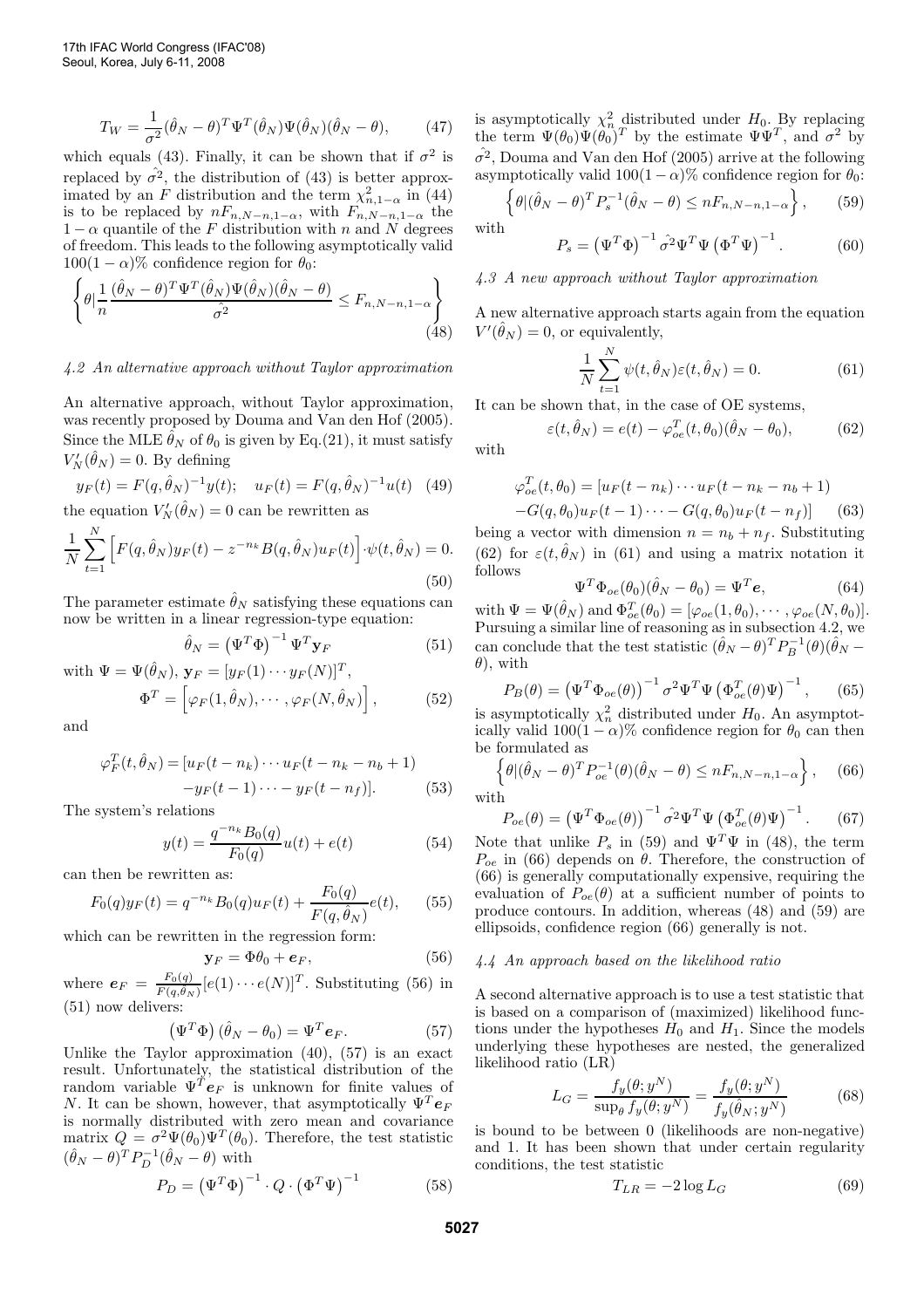has asymptotically a  $\chi^2_n$  distribution under  $H_0$  (Kay, 1998). It follows from section 3 that for the case of normally distributed data  $y^N$  and an OE model structure, the test statistics  $T_{LR}$  can be written as:

$$
T_{LR} = \frac{N}{\sigma^2} \left( V_N(\theta) - V_N(\hat{\theta}_N) \right), \tag{70}
$$

Based on this test statistic, the following (asymptotically valid)  $100(1-\alpha)\%$  confidence region for  $\theta_0$  can be derived:

$$
\left\{\theta|N\left(V_N(\theta) - V_N(\hat{\theta}_N)\right) \leq \sigma^2 \chi^2_{n,1-\alpha}\right\},\qquad(71)
$$

If  $\sigma^2$  is unknown and replaced by  $\hat{\sigma^2}$ ,  $\chi^2_{n,1-\alpha}$  is replaced by  $nF(n, N-n, 1-\alpha)$  to arrive at

$$
\left\{\theta \Big| \frac{N}{n} \frac{\left(V_N(\theta) - V_N(\hat{\theta}_N)\right)}{\hat{\sigma}^2} \le F_{n,N-n,1-\alpha} \right\} \tag{72}
$$

Note that the construction of (71) and (72) is generally computationally expensive, requiring the evaluation of  $V(\theta)$  at a sufficient number of points to produce contours. Likelihood ratio based confidence regions have also been discussed by Quinn et al. (2005).

# 4.5 An exact Fisher score based finite sample approach

A third new approach is based on the statistical properties of the Fisher score described in section 3. It follows from (36) that for OE models the quadratic form

$$
S(\theta_0)^T J^{-1}(\theta_0) S(\theta_0) \tag{73}
$$

has a  $\chi_n^2$  distribution. Then, if we want to test the null hypothesis (38) against the alternative hypothesis (39) the test statistic

$$
T_R = S(\theta)^T J^{-1}(\theta) S(\theta), \tag{74}
$$

which is known as the Rao (or score) test statistic (Kay, 1998) may be used, since it is known to be exactly  $\chi^2_n$ distributed under  $H_0$  (for all N). It follows from section 3 that (74) can be written as:

with

$$
T_R = \frac{1}{\sigma^2} (\mathbf{y} - \hat{\mathbf{y}}(\theta))^T P(\theta) (\mathbf{y} - \hat{\mathbf{y}}(\theta)), \tag{75}
$$

$$
P(\theta) = \Psi(\theta) (\Psi^T(\theta)\Psi(\theta))^{-1} \Psi^T(\theta).
$$
 (76)

Note that the  $N \times N$  matrix (76) is an orthogonal projection matrix since it is symmetric and idempotent, i.e.,  $P^2 = P$ . Based on this test statistic, the following exact  $100(1 - \alpha)\%$  confidence regions for  $\theta_0$  can be derived:

$$
\{\theta | (\mathbf{y} - \hat{\mathbf{y}}(\theta))^T P(\theta)(\mathbf{y} - \hat{\mathbf{y}}(\theta)) \le \sigma^2 \chi^2_{n, 1 - \alpha} \}
$$
(77)

If  $\sigma^2$  is unknown, it is known from nonlinear regression theory (Hamilton, 1986; Seber and Wild, 1989) that it is still possible to construct an exact confidence region based on the Rao test statistic. Such a region is obtained by using the following variant of the test statistic  $T_R$ :

$$
T'_R = \frac{N - n}{n} \frac{(\mathbf{y} - \hat{\mathbf{y}}(\theta))^T P(\theta)(\mathbf{y} - \hat{\mathbf{y}}(\theta))}{(\mathbf{y} - \hat{\mathbf{y}}(\theta))^T [I - P(\theta)](\mathbf{y} - \hat{\mathbf{y}}(\theta))},\tag{78}
$$

with I the  $N \times N$  identity matrix. It can be shown that the test statistic  $T'_R$  is the ratio of two independent  $\chi^2$ distributed random variables with n and  $N - n$  degrees of freedom, respectively. Therefore, it is exactly  $F_{n,N-n}$ distributed under  $H_0$ . This leads to the following exact  $100(1 - \alpha)$ % confidence region:

$$
\left\{\theta\left|\frac{N-n}{n}\frac{(\mathbf{y}-\hat{\mathbf{y}}(\theta))^T P(\theta)(\mathbf{y}-\hat{\mathbf{y}}(\theta))}{(\mathbf{y}-\hat{\mathbf{y}}(\theta))^T[I-P(\theta)](\mathbf{y}-\hat{\mathbf{y}}(\theta))}\right|\leq F_{n,N-n,1-\alpha}\right\}
$$
(79)

Note that the construction of (77) and (79) is generally computationally expensive, requiring the evaluation of  $P(\theta)$  at a sufficient number of points to produce contours. The method of obtaining the exact confidence region (79) is often referred to as the lack-of-fit method (Donaldson and Schnabel, 1987; Gallant, 1987).

# 5. SIMULATION EXPERIMENT

In a MATLAB environment, a Monte Carlo simulation experiment was performed to evaluate and compare the methods for computing confidence regions described in the preceding sections. For different data lengths N, K data sets  $(y^N, u^N) = \{y(t), u(t)\}_{t=1,\dots,N}$  were generated using a data generating system  $S$  that is completely known and belongs to the OE model class:

$$
G_0(q) = \frac{q^{-1}(b_0 + b_1 q^{-1})}{1 + f_1 q^{-1} + f_2 q^{-2}}, \quad H_0(q) = 1,
$$
 (80)

with  $b_1 = 0.1047, b_2 = 0.0872, f_1 = -1.5578$  and  $f_2 =$ 0.5769. For each value of  $N$ , we used a fixed input sequence  $u^N$ , with  $u^N$  a realization of a zero mean, Gaussian distributed white noise process with variance  $\sigma_u^2 = 1$  being uncorrelated with the zero mean, Gaussian distributed white noise process  $\{e(t)\}\$  with variance  $\sigma^2 = 1$ . For each value of  $N$ ,  $K$  different data sets were obtained by repeating the same experiment  $K$  times, where each time only the noise realization  $e^N$  was different. From each data set, the model was identified using a model set  $\mathcal M$  with the same OE structure as the data generating system:

$$
G(q,\theta) = \frac{q^{-1}(b_0 + b_1 q^{-1})}{1 + f_1 q^{-1} + f_2 q^{-2}}; \quad H(q,\theta) = 1,
$$
 (81)

with  $\theta^T = [b_0 b_1 f_1 f_2]$  and it was recorded whether or not the confidence regions described by (48), (59), (66), (72), and (79) contained the true value  $\theta_0$ . Note that determining whether  $\theta_0$  lay within the confidence regions did not require the construction of the full confidence regions. The observed coverage  $\gamma_{\alpha}$ , for a particular nominal confidence level  $1 - \alpha$ , is defined as the percentage of the total number of data sets K for which  $\theta_0$  lay within the confidence region. In this study, we used  $K = 50000$ . Furthermore, a nominal confidence level  $\alpha = 0.05$  was chosen. This means that the (asymptotic) theory predicts an observed coverage of 95%. Figure 1 shows the observed coverage rates  $\gamma_{0.05}$  as a function of the number of data points N. The 95% confidence intervals for  $\gamma_{0.05}$  can be obtained from the binomial distribution. The maximum width of these confidence intervals was approximately 0.01. The results show that for increasing data lengths, all observed coverage rates tend to 0.95, as predicted by asymptotic theory. For finite data lengths, however, the different confidence regions show different reliability. The lack of fit method (based on the Rao test statistic) turns out to yield the most reliable confidence regions in the sense that the coverage probability equals the nominal probability for all data lengths (as predicted by theory). For the other confidence regions considered, coverage and nominal probabilities differ significantly for small N. Particularly the "classical" confidence region  $(48)$ and the alternative (59) turn out to be unreliable for small N. The reliability of the LR based confidence region (72) and the alternative (66) turn out to be relatively high, but suboptimal when compared to the lack-of-fit